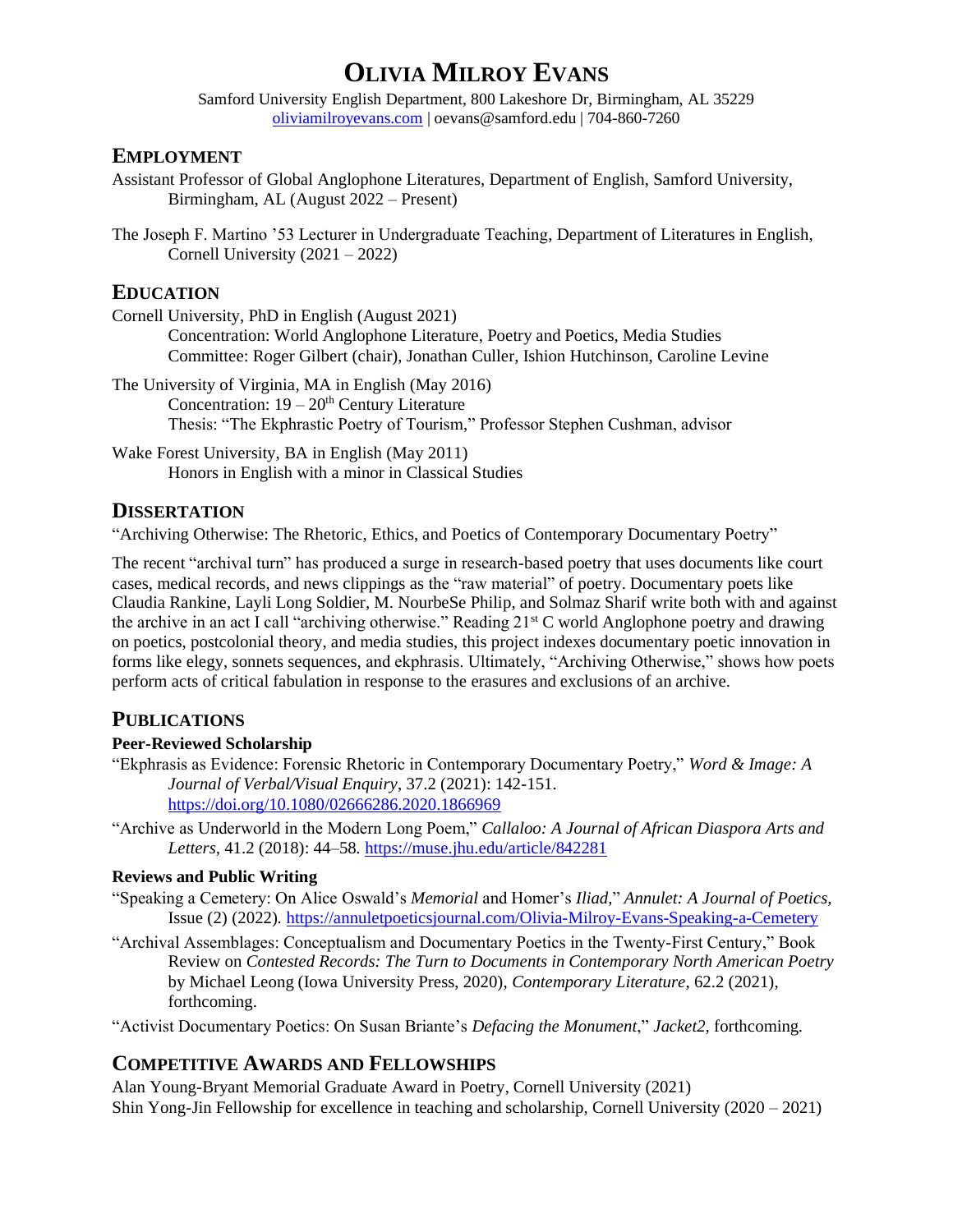Interdisciplinary Dissertation Writing Group Grant, Cornell Society for the Humanities (2020 – 2021) Graduate School Conference Travel Grant, Cornell University (2018, 2020, 2021) Martin Sampson Teaching Award, Cornell University (2020) Dissertation Year Sage Fellowship, Cornell University (2019 – 2020) Corson-Browning Poetry Prize for the long poem *Teichoscopia*, Cornell University (2018) Knight Institute Peer Collaboration Pedagogy Grant, Cornell University (2018) Sage Fellowship for Graduate Studies, Cornell University (2016 – 2017) Graduate Research and Travel Grant, The University of Virginia (2015) Bashir El-Beshti Prize in Renaissance Studies, Wake Forest University (2011) William Louis Poteat Scholarship for academic achievement and leadership, Wake Forest (2007 – 2011) Beulah Lassiter Raynor Scholarship in English Literature, Wake Forest University (2010)

# **PRESENTATIONS & WORKSHOPS**

- "Persona Poems and Political Portraiture in Contemporary African-American Art," *Protest Most Conventional: Poetry Of Resistance And The Politics Of Form,* MLA, San Francisco, CA, January 2023. (panel pending review)
- "Composing Counter-Archives through Multimodal Documentary Practice," Panel on *Multimodality and Inclusivity*, Conference on College Composition & Communication, Chicago, IL, March 2022. (Virtual)
- "American Meridian," workshopped documentary film pitch-deck, *Ethics and Representation in Documentary Filmmaking*, led by Angela J. Aguayo and James Chase Sanchez*,* Rhetoric Society of America Summer Institute, Syracuse, NY, June 2021. (Virtual)
- "Close Listening: Collective Composition and Paratextual Performance in Blunt Research Group's *The Work-Shy*," Panel on *(Meta)Narratives*, English Graduate Student Organization Conference on Vulnerability, Cornell University, April 2021. (Virtual)
- "Anaphora's Anti-Economy: Documentary Poetry and Legal Discourse," English Department Roundtable, Cornell University, March 2021. (Virtual)
- "Unraveling Elegy in Anne Carson's *Nox*," Panel on *American Elegy, Now*, American Literature Association Symposium on American Poetry, Washington, DC, February 2020.
- "Teaching and Assessing Non-Traditional and Creative Assignments in First-Year Writing Seminars," Planned and co-led public workshop with Bojan Srbinovski for graduate instructors and faculty hosted by the Knight Institute for Writing in the Disciplines, Cornell University, July 2019.
- "The Poetics of…Poetics?" Panel on *Metatexts,* English Graduate Student Organization Colloquium, Cornell University, March 2019.
- "Speaking a Cemetery: Alice Oswald's *Memorial: an Excavation of Homer's Iliad,*" Panel on *Poems of War*, SAMLA 90: Fighters from the Margins: Socio-Political Activists and their Allies, Birmingham, AL, November 2018.
- "Narrating Napping in *Mrs. Dalloway,*" graduate workshop with Rebecca Walkowitz, Novel Theory: Society for Novel Studies Conference, Cornell University, May 2018.
- "Teaching World Literature," invited guest on the *Circulating Spaces Podcast: Literary and Language Worlds in a Global Age*, Public Humanities Lab at the Institute for the Humanities and Global Cultures, University of Virginia, November 2017.
- "'A spectacle to which there is no end': Narrative Looping as Self-Crossing in *The Prelude,*" Panel on *Forms of Knowledge Production*, The Global Nineteenth Century Colloquium: Overwhelming Pessimisms, Cornell University, March 2017.
- "Heteroglossic Monologue in 'Annie Pengelly,'" Panel on *Poetry and Poetics*, PAMLA Conference, Portland State University, November 2015.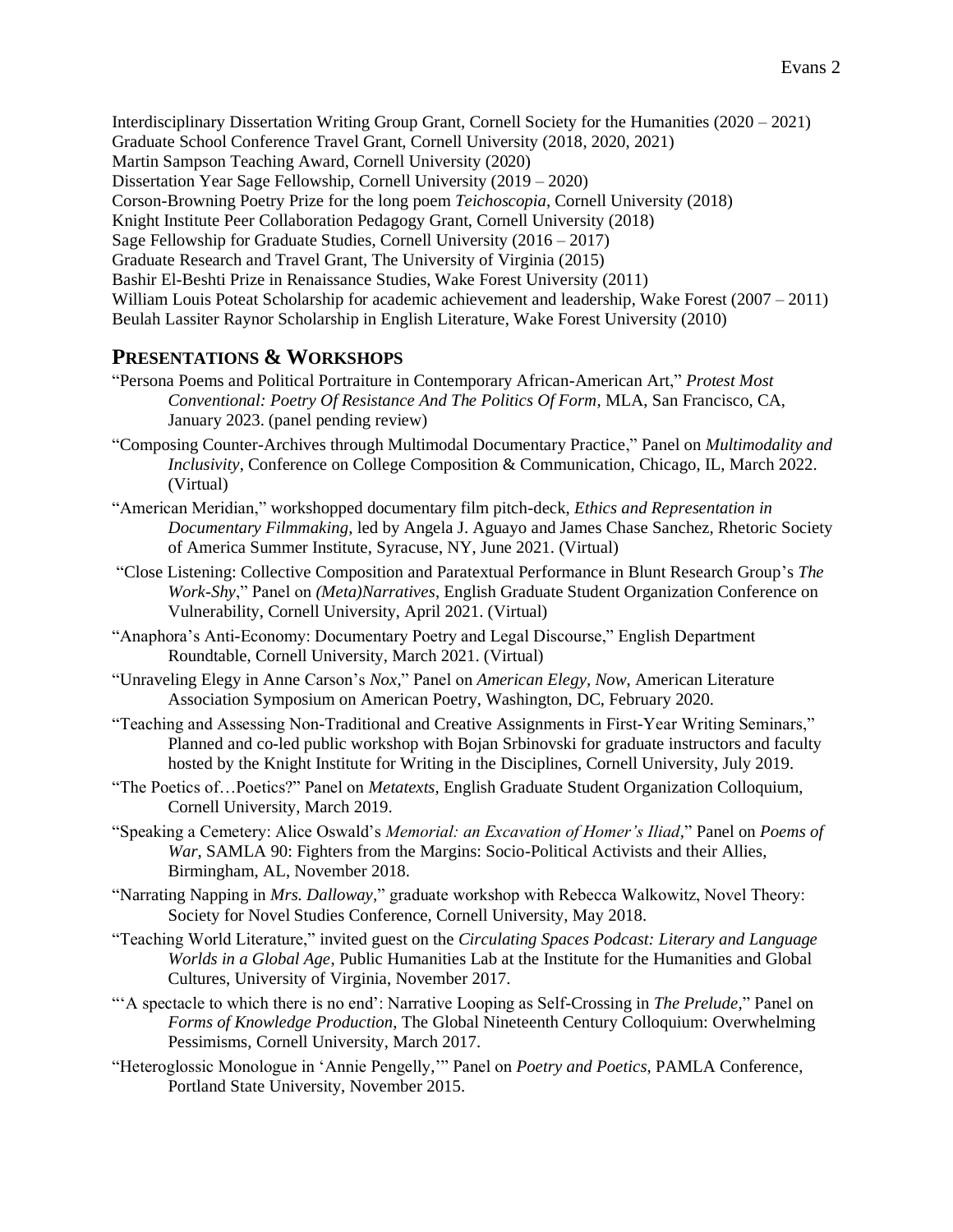# **TEACHING EXPERIENCE**

# **Joseph F. Martino '53 Lecturer in Undergraduate Teaching, Cornell University, 2021 – 2022**

Expository Writing Seminar

"Living with Death," ENGL 2890, Spring 2022

Interdisciplinary perspectives on death from philosophy, sociology, medicine, literature, and film/tv (*Antigone,* Freud, Barthes, Sontag, Keats, Rankine, Atul Gawande, Kübler-Ross*, The Good Place*) addressing private mourning, memorials, political death, and extinction. Students write personal narratives, oral histories, public essays, and make a digital monument map.

First-Year Writing Seminars

- "Traveling Poetry: Diaspora & Tourism," ENGL 1111 Writing Across Cultures, Spring 2022 Places diaspora poetry (exile, the slave trade, immigration, and migration) in conversation with the poetry of tourism (from the Grand Tour to the modern vacation). Is tourism always voyeuristic? Is reading a kind of tourism? Texts include Jamaica Kincaid's *A Small Place,* poetry by Virgil, Ovid, Wordsworth, Byron, Dickinson, Aime Cesaire, Robert Hayden, Elizabeth Bishop, Derek Walcott, Agha Shahid Ali, Craig Santos Perez, Aria Arber (Part two of survey).
- "Traveling Poetry: Conquest & Pilgrimage," ENGL 1111, Fall 2021 (part one of two-part survey) From Odysseus' wanderings to Dante's underworld, poetry ferries readers across time and space. Course interrogates colonization and both earthly and otherworldly pilgrimages by comparing the sonnet's epiphany to narratives of discovery and nationalist epics to manifest destiny. Texts include *The Odyssey, The Tempest,* Layli Long Soldier's *WHEREAS,* excerpts from Dante and Chaucer, various short poems (e.g. C.P. Cavafy, Derek Walcott, Solmaz Sharif). Students focus on close reading and developing arguments from the text up, as well as conduct interviews to write a [public piece](https://blogs.cornell.edu/travelingpoetry/) on a travel experience, such as immigration, deployment, or relocation.

"Documentary, Now?," ENGL 1111, Fall 2021

As both art and argument, documentary models investigative, citational, interpretive, and aesthetic practice. Discusses the  $21<sup>st</sup>$  C surge in documentary to ask: What is the relationship between propaganda and data? What counts as evidence? Whose voices are heard and whose silenced? Texts include recent documentary films, Maggie Nelson's *Jane: A Murder,* the *Serial*  podcast, Susan Sontag's *Regarding the Pain of Others,* and Susan Briante's *Defacing the Monument.* Students gather oral histories, write film reviews, and create documentaries for our [class blog.](https://blogs.cornell.edu/documentary/) Course also includes a unit on media literacy and recognizing fake news sources.

# **First-Year Writing Seminar Instructor of Record, Cornell University, 2017 – 2021**

"Documentary, Now?," ENGL 1111, Spring 2021 (online course during COVID19) *Designed with generous support of the Shin Yong-Jin Fellowship.* Description above. Clas[s blog.](https://blogs.cornell.edu/documentarynow/)

"Dramedy from Ancient Greece to NBC," ENGL 1168 Cultural Studies, Fall 2018 Considered how genre-bending plays, novels, films, and TV shows walk the line between drama and comedy. Who gets to laugh and at whom? How do texts adapt or parody other genres? What is the role of race and gender in comedy? [Students write](https://blogs.cornell.edu/dramedy/) essays, reviews, and creative pieces.

"The Mystery in the Story," Fall 2017, ENGL 1147, Spring 2018 Course explored the tropes, conventions, narrative structures of mystery from Sophocles to Ishiguro. Assignments aimed to demystify academic writing and develop students' unique voices.

#### Graduate Seminar

"Teaching Writing," Writing 7100, Co-facilitator: Jessica Sands, The Knight Institute for Writing in the Disciplines, Cornell University, Summer 2019

Intensive pedagogy course preparing graduate students to teach First-Year Writing seminars. Led discussion and provided individualized feedback on syllabi, assignment sequences, and activities.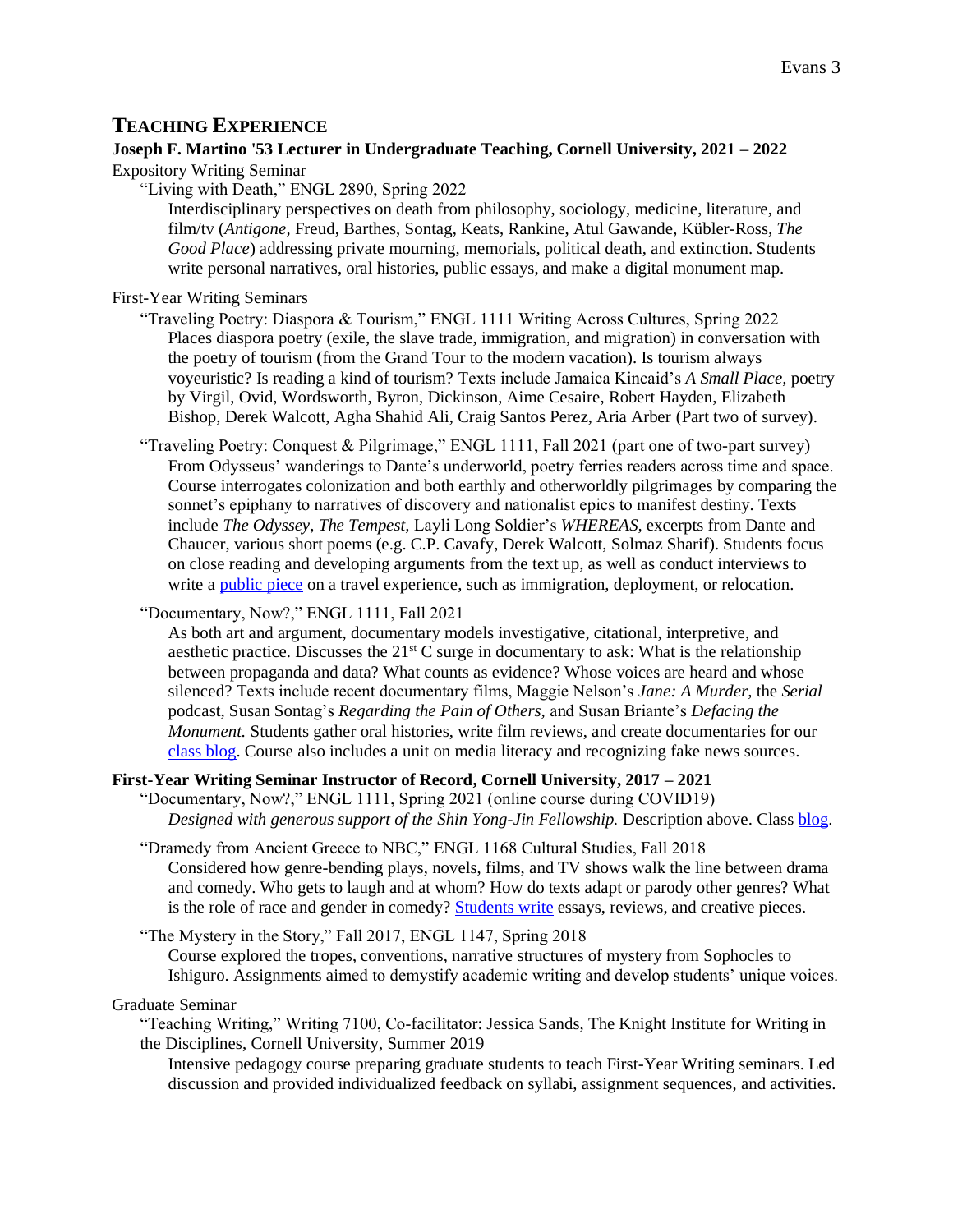#### **Upper School Literature and Rhetoric Teacher, Ad Fontes Academy, Centreville, VA, 2011 – 2014**

Designed and taught five concurrent preps in literature, rhetoric, and creative writing for grades 7 through 12 emphasizing analytical writing and student-driven discussion at a classical school. Served in administrative role as founder and co-director of a schoolwide House System.

Courses designed and taught:

"Rhetoric I,"  $11^{th}$  grade (2011 –2013)

Aristotle's *On Rhetoric,* Plato's *Gorgias,* Adler's *How to Read a Book,* reading for Junior thesis research paper. Students working knowledge of the theories of rhetoric; learn to analyze the ethos, pathos and logos of any persuasive speech or essay; memorize speeches; write original speeches; research, write, and present a thesis using the five canons of rhetoric. Course prepares students for Rhetoric II, which culminates in a senior thesis project (long paper and a presentation in front of an audience and panel of experts).

"Contemporary Literature,"  $7<sup>th</sup>$  grade (2011 – 2014)

*Tom Sawyer, A Christmas Carol, Treasure Island, Fahrenheit 451, Romeo & Juliet,* American poetry and short stories. Students move from writing summaries and short answers to argumentative essays; complete vocabulary units; create poetry portfolios.

# "Ancient Literature,"  $8<sup>th</sup>$  grade (2012–2014)

*Gilgamesh, Iliad, Odyssey, Aeneid, Julius Caesar*. Writing instruction focuses on developing logic skills, such as identifying and addressing counterarguments. Students learn about the importance of audience and rhetorical situations through a collaborative writing project: creating a newspaper from either the Trojan or Greek perspective of the Trojan War.

"European Literature,"  $10^{th}$  grade (2011 – 2014)

*Utopia, Faerie Queene, Othello,* Shakespearean sonnets, *Paradise Lost, Gulliver's Travels,*  Pope's *Rape of the Lock,* Romantic poetry, metaphysical poetry, *Les Misérables, Pride and Prejudice, Frankenstein, Great Expectations.* Course mapped onto students' history course and involved an interdisciplinary midterm exam, close reading quote IDs, analytical essays, and a creative project in which students write their own satires.

"American Literature,"  $11<sup>th</sup>$  grade (2011 – 2014)

*To Kill a Mockingbird,* Thoreau, Emerson, Whitman, Dickinson, Anne Bradstreet, Phillis Wheatley, *The Scarlet Letter, Huck Finn,* "Daisy Miller," *All Quiet on the Western Front, The Sun Also Rises, The Great Gatsby, Animal Farm, The Tempest, Brave New World,* short stories by Flannery O'Connor and William Faulkner. Students practice annotating texts, running class discussion using the Harkness method, writing analytical essays, and inhabiting writers' tones by completing an imitation exercise (writing a scene first in the voice of Hawthorne, then converting it to the voice of Hemingway).

"Great Books,"  $12^{th}$  grade  $(2011 - 2014)$ 

*Oedipus Rex, Antigone,* Ovid's *Metamorphoses,* Augustine's *Confessions, Hamlet, Wuthering Heights, Mrs. Dalloway, Heart of Darkness, Things Fall Apart,* T.S. Eliot, *Much Ado About Nothing.* Students explicate poems, write analytical essays, give presentations, lead discussions, share a favorite poem on Poetry Fridays. Class field trip to the National Gallery of Art to research works of art based on mythology for interdisciplinary research papers.

"Creative Writing Elective," (2013 – 2014)

Students write original creative non-fiction essays, short stories, and poetry (odes, sonnets, villanelles); present and give one another feedback in a workshop.

"Introduction to Epic Poetry for Entering Students" (Summer 2013)

Summer course introduces new students to ancient epic poetry, as well as close reading skills. Texts include Hesiod's *Theogony, The Iliad, Odyssey,* and *Aeneid.*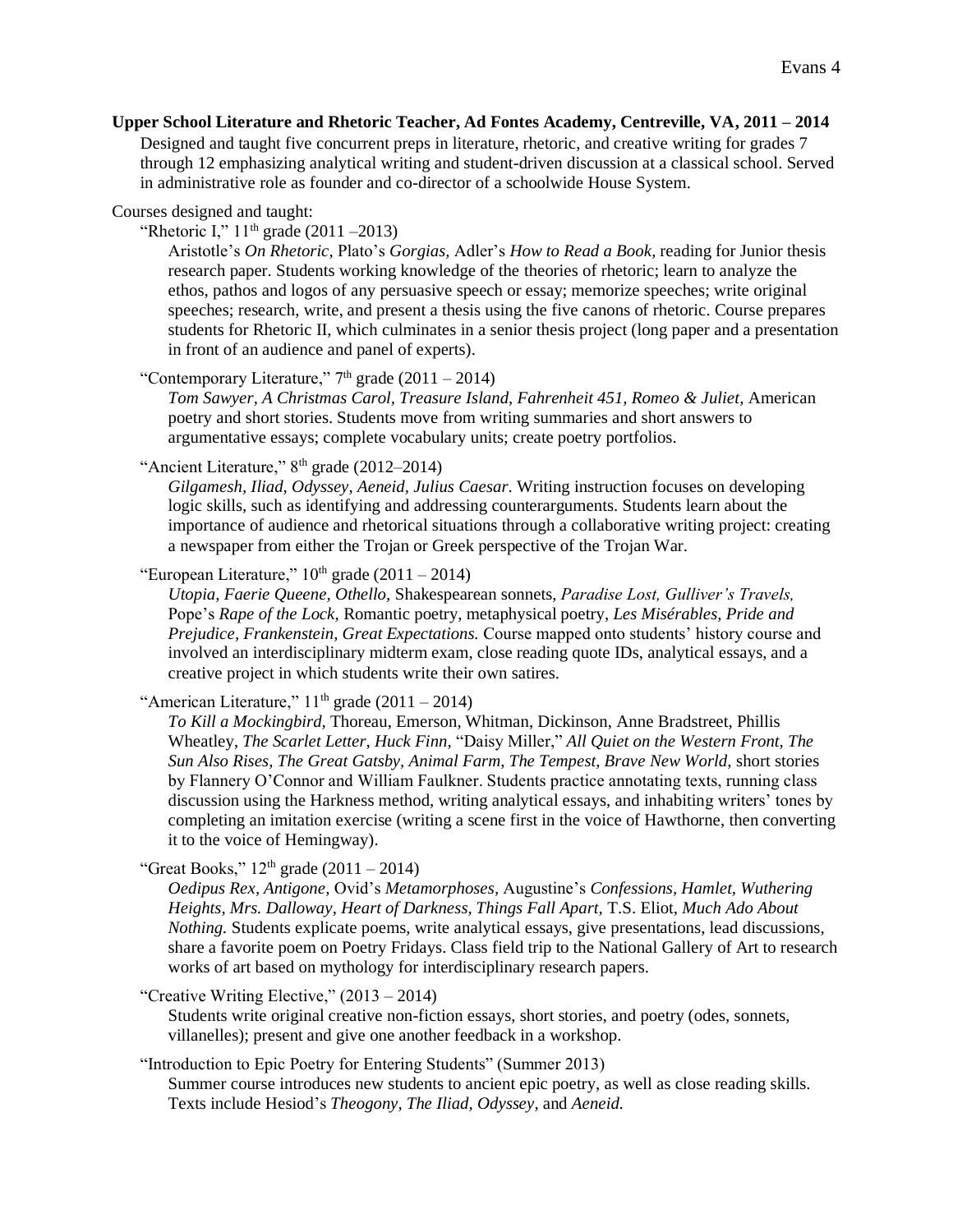Instructor, Four Star Camps College Prep Program, Charlottesville, VA, Summer 2016. "Public Speaking": Course trained students in the canons of rhetoric, debate, logical fallacies, extemporaneous speeches, etc.

"Critical Reading": Course equipped students to actively close read both texts and images by annotating, summarizing and paraphrasing, analyzing, interpreting, and synthesizing.

"Academic Writing": Course focused on making evidence-based arguments, crafting thesis statements, structuring paragraphs, and introduced students to basic research practices.

ELL Creative Writing Instructor, Learning Support Ministry, Centreville, VA, Summer 2014 Designed and led creative writing workshop in poetry and fiction for English language learners.

#### **Teaching Assistant**

Cornell University

ENGL 2080: "Shakespeare in the 20 and 21st Centuries," Professor Stuart Davis, Spring 2019 The University of Virginia

SOC 1010: "Intro to Sociology," Professor Paul Kingston, 3 sections, Spring 2015 ARCH 2050: "Global Sustainability," Professor Carla Jones, 1 section, Fall 2014

#### **Guest Lecturer**

"The (In)Hospitality of Tourism in Jamaica Kincaid's *A Small Place,*" English 2706: "The Idea of Hospitality," Professor Caroline Levine, Department of English, Cornell University, Spring 2020 Gave a guest lecture as part of teaching mentorship program. Designed and managed

asynchronous discussion boards for over 100 students during the COVID19 pandemic.

#### **Writing Tutor**

Writing Center Intern, Cornell Knight Institute for Writing in the Disciplines, Summer 2017 Private Writing Tutor, specializing in working with ELL students, 2015 – 2019 Writing Center Tutor, The University of Virginia, 2014 – 2016 ELL Reading Tutor, Old Town Elementary, Winston-Salem, NC, 2008 – 2011

# **RESEARCH AND TEACHING INTERESTS**

| $20-21$ <sup>st</sup> C world Anglophone poetry | documentary poetics       | postcolonial theory |
|-------------------------------------------------|---------------------------|---------------------|
| media studies, film, and television             | epic and the long poem    | classical rhetoric  |
| narrative theory                                | travel, tourism, diaspora | elegy and ekphrasis |

# **PROFESSIONAL SERVICE**

Literatures in English Department Roundtable Coordinator, co-organized and publicized workshops for graduate student works-in-progress, 2021–2022.

- Teaching Mentor, Literatures in English Department, Cornell University, 2018, 2022. First-year student observed my class and met to strategize designing their own course.
- Podcast Developmental Editing Consultant, *All the (Y)As,* podcast on YA literature for adults. Gave structural feedback for podcast episodes in Season 1 of *All the (Y)As.*
- Moderator, Literatures in English Department Roundtable, March 2020, October 2021. Moderated workshops for a colleagues' dissertation chapters-in-progress.
- Invited Panel Member to discuss preparation for first-time teaching, First-Year PhD Student Benchmarks Q&A Session, English Graduate Student Organization, Cornell University, March 2021.
- Mentor to Undergraduate Students, Chesterton House, Cornell University, 2019 2020. Provided guidance and support to two seniors in weekly meetings; discussed anti-racist readings.
- Prospective Student Contact, English Department, Cornell University, 2017, 2020. Fielded questions and successfully recruited prospective students to join our department.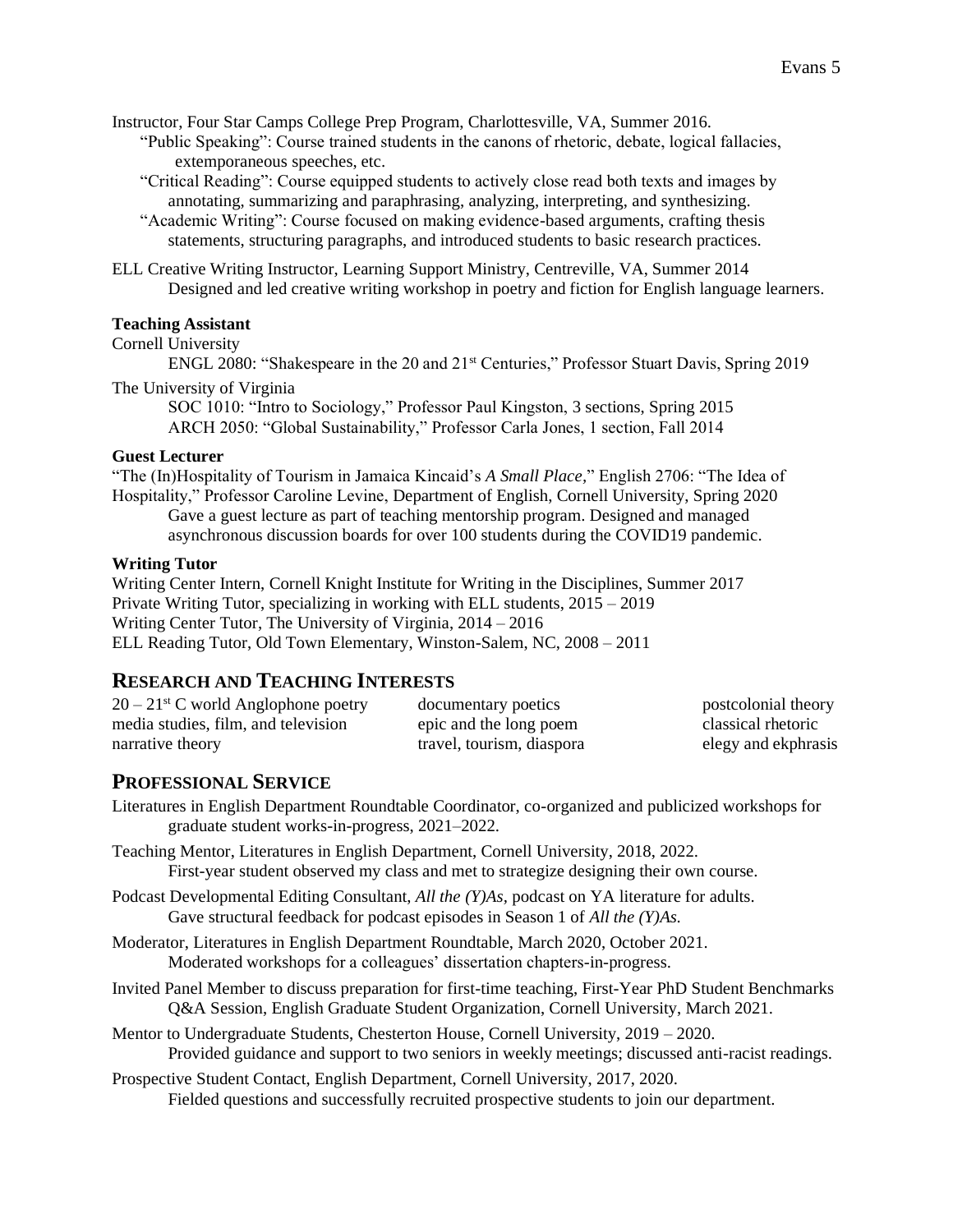- Invited Panel Member, "Knight Institute Summer Internship," shared experiences working at the Writing Center during orientation for new graduate student instructors, Cornell University, May 2018.
- Budget Committee Chair, Graduate English Students Association Conference, *Terrible Beauty*, featuring keynote speaker Paul Muldoon, The University of Virginia, 2016.
- Creative Writing Competition Judge, Ad Fontes Academy, Centreville, VA, 2015 2016.
- Abstract Committee Member, Graduate English Students Association Conference, *Human Terrains: Identity, Geography, Politics,* keynote speaker Jasbir Puar, The University of Virginia, 2015.
- Thesis Advisor and Defense Panelist, Ad Fontes Academy, Centreville, VA, 2011 2015 Advised several senior theses each year. Served as an expert panelist for other defenses.

#### **PROFESSIONAL DEVELOPMENT IN TEACHING**

- Teaching and Learning in the Diverse Classroom, Cornell Center for Teaching Innovation, Summer 2020 Completed course on evidence-based learning strategies for designing inclusive courses, supporting diverse student engagement, and facilitating discussions on difficult topics.
- Peer Collaboration, The Knight Institute, Cornell University, Spring 2018 Completed a semester-long collaboration with an upper-level graduate student: observed one another teach, exchanged teaching materials, discussed instruction and assignment sequencing.
- ENGL 6001, "Pedagogy Workshop," Department of English, Cornell University, Fall 2017 Discussed English-specific pedagogical methods and workshopped teaching materials.
- Writing 7100, "Teaching Writing," The Knight Institute, Cornell University, Summer 2017 Course on pedagogical theory and practice for teaching first-year writing seminars.
- Harkness Method Workshop, Exeter Humanities Institute, August 2013 Attended a workshop with Ralph Sneeden training teachers to orient their classroom around student-driven discussion, including methods of encouraging and assessing student participation.

#### **RESEARCH ASSISTANT**

Digital Humanities Research Assistant, Image Analysis for Archival Discovery [\(Aida Project\)](https://projectaida.org/), Professor John O'Brien, The University of Virginia, 2015 – 2016**.** Located poems in newspapers from the 18th C Burney Collection to create a test set for machine learning software designed to isolate poems from prose. Funded by the NEH and the IMLS.

# **ADMINISTRATIVE EXPERIENCE**

- Founder and Co-Director of House System, Ad Fontes Academy, Centreville, VA, 2012 2014 Designed and implemented a new schoolwide program that would foster connections across grades. Trained and supervised student leaders, addressed discipline issues, and planned four annual house competitions, including creative writing and arts festival.
- Program Specialist, Camp Cedar Cliff, Asheville, NC, Summer 2010 Designed and executed a new program for 100 campers weekly (including skits, activities, games, and music). Supervised 20 employees, led daily meetings, performed staff evaluations.
- Program Ambassador, Center for International Studies, Wake Forest University, 2010 2011. Represented the Casa Artom study abroad program in Venice, Italy at fairs and info sessions.
- Youth Programming Intern, Parkwood Baptist Church**,** Gastonia, NC, Summer 2009 Created, organized, and implemented events and trips for 200 middle and high school students; mentored individual students; informed parents of events by phone, meetings, and newsletters.

#### **AFFILIATIONS**